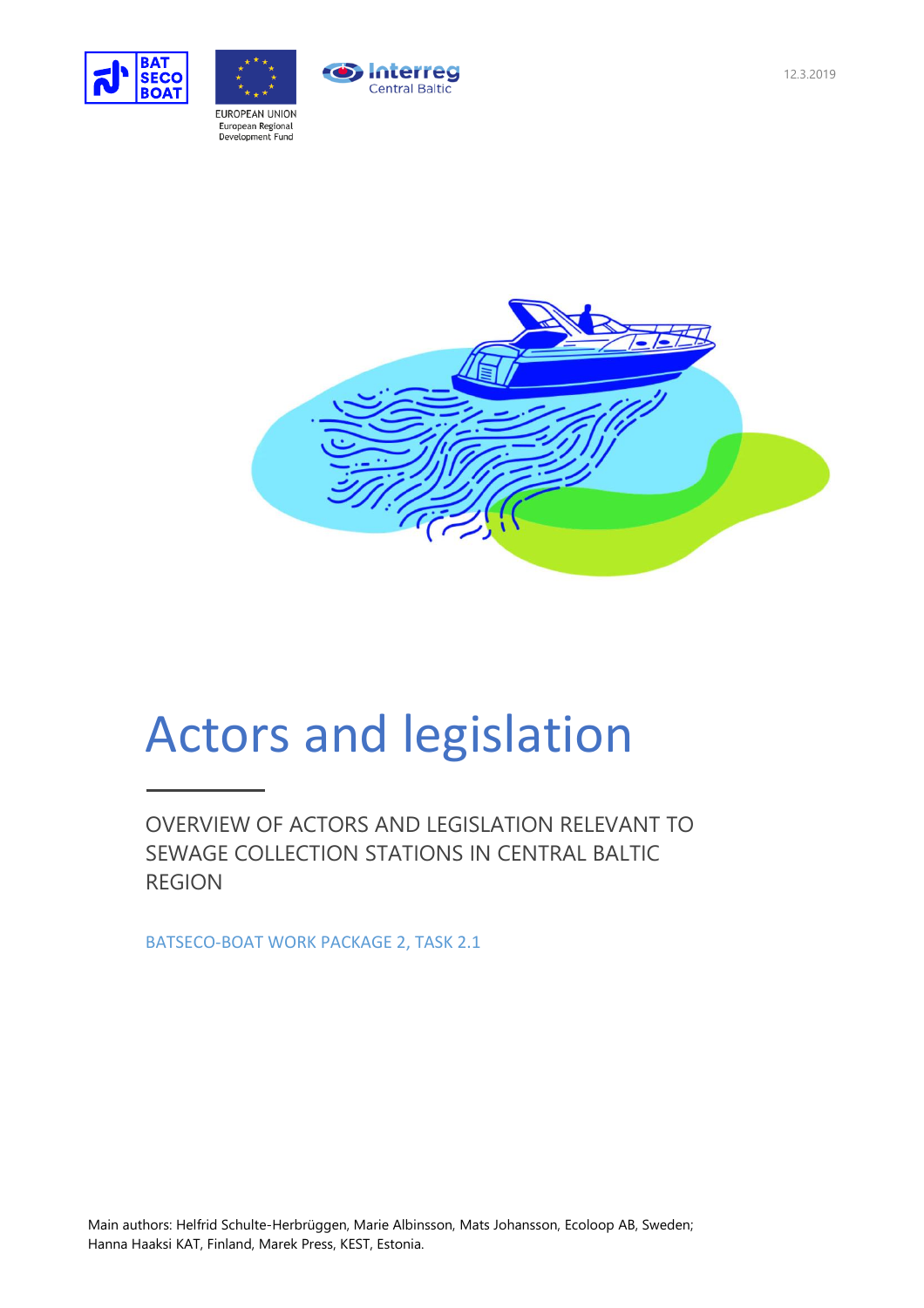# Table of content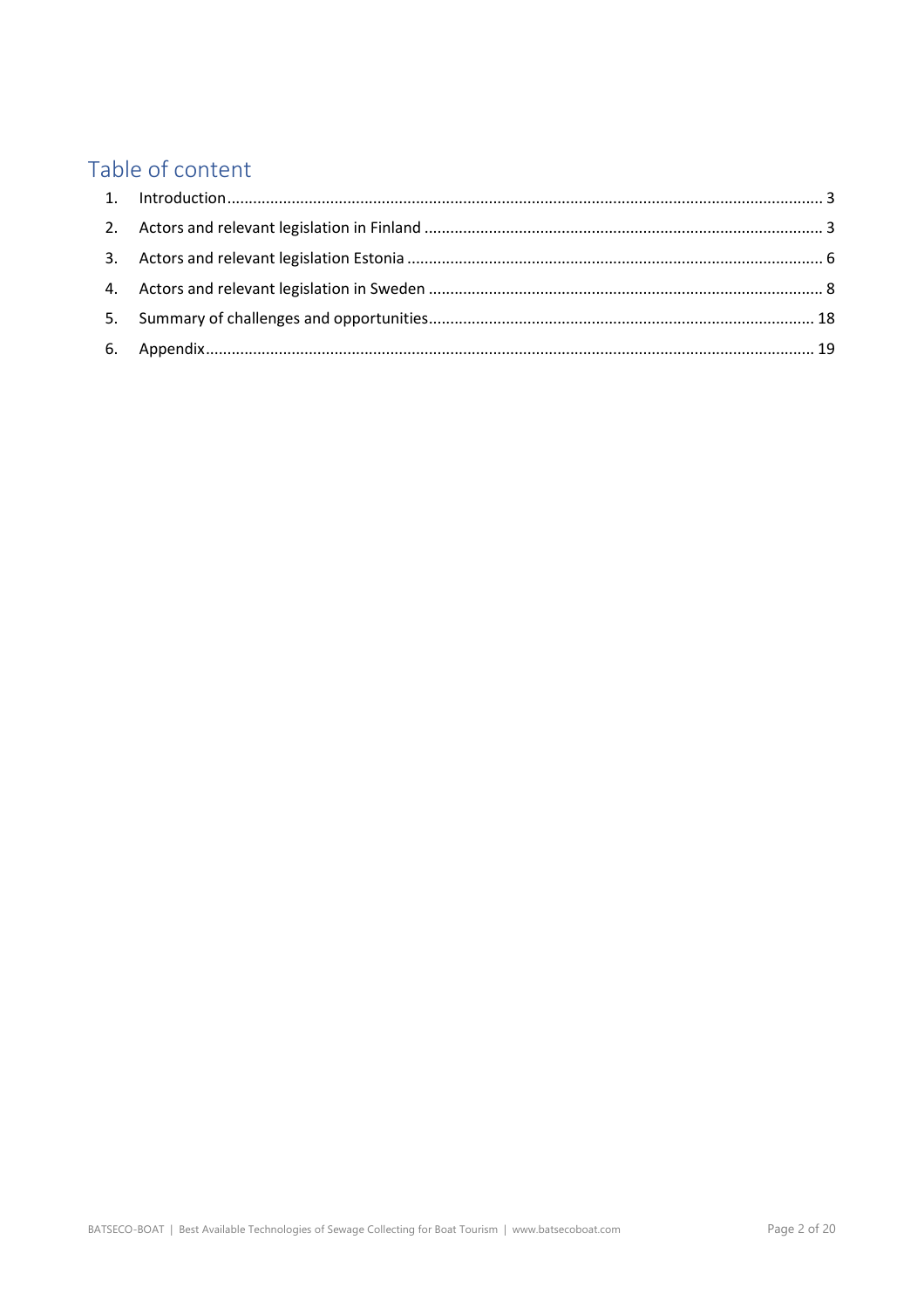## <span id="page-2-0"></span>**1. Introduction**

BATSECO-BOAT improves the capacity and service level of sewage sludge collecting in small boat ports along the Estonian coast and in Finnish and Swedish archipelago areas. The project is financed by the EU-programme Interreg Central Baltic and focuses on finding and investing in best technical solutions for sewage collecting pump-out stations, highlighting the local needs and requirements, cost-effectiveness and user-friendliness. Municipalities and organisations from Finland, Estonia and Sweden are part of the project.

Prior to installing collection stations, it is important to gain an understanding of relevant legislation and actors who are involved in or affected by the installation of these stations. Different actors can be responsible for different parts of the procurement, installation and maintenance process. It is also important to consider location, technical issues and user friendliness. These latter issues are dealt with in separate reports.

This report will focus on describing actors and relevant legislation for Finland, Estonia and Sweden, with the example of Norrtälje municipality in Sweden as a case study.

The aim is to gain an overview of relevant actors and legislation relevant to each project country, to learn from common challenges and examples of solutions and to conclude with recommendations and considerations for those planning to install sewage collection stations in one of the three countries.

## <span id="page-2-1"></span>**2. Actors and relevant legislation in Finland**

## **2.1. Legislation at national level**

Legislation in regards of sewage waste from leisure boats fall under the National Ministry of Transport and Communication. The law itself was introduced early in 1979, but was modified and made more accurate, to the current version of the law from 2009.

It is stated in the Environmental protection act for marine transport ("*Miljöskyddslag för sjöfarten*" 1672/2009) that the release of untreated sewage water from a leisure boat is forbidden from all boats. This ban has been in force since 2005. If there is a water toilet onboard, the toilet must be connected to a holding tank, which can be emptied at a suitable reception facility. In practise law means, if a toilet is used a holding tank or other such a device is needed (*i.e.* a bucket with a lid).

## **2.2. Reception facilities**

In the Environmental protection act for marine transport (1672/2009), it is also stated that a harbour/port that mainly serves leisure boats and has fifty (50) or more places for boats, is required to have reception facilities for waste coming from boats, including sewage waste. Boat place means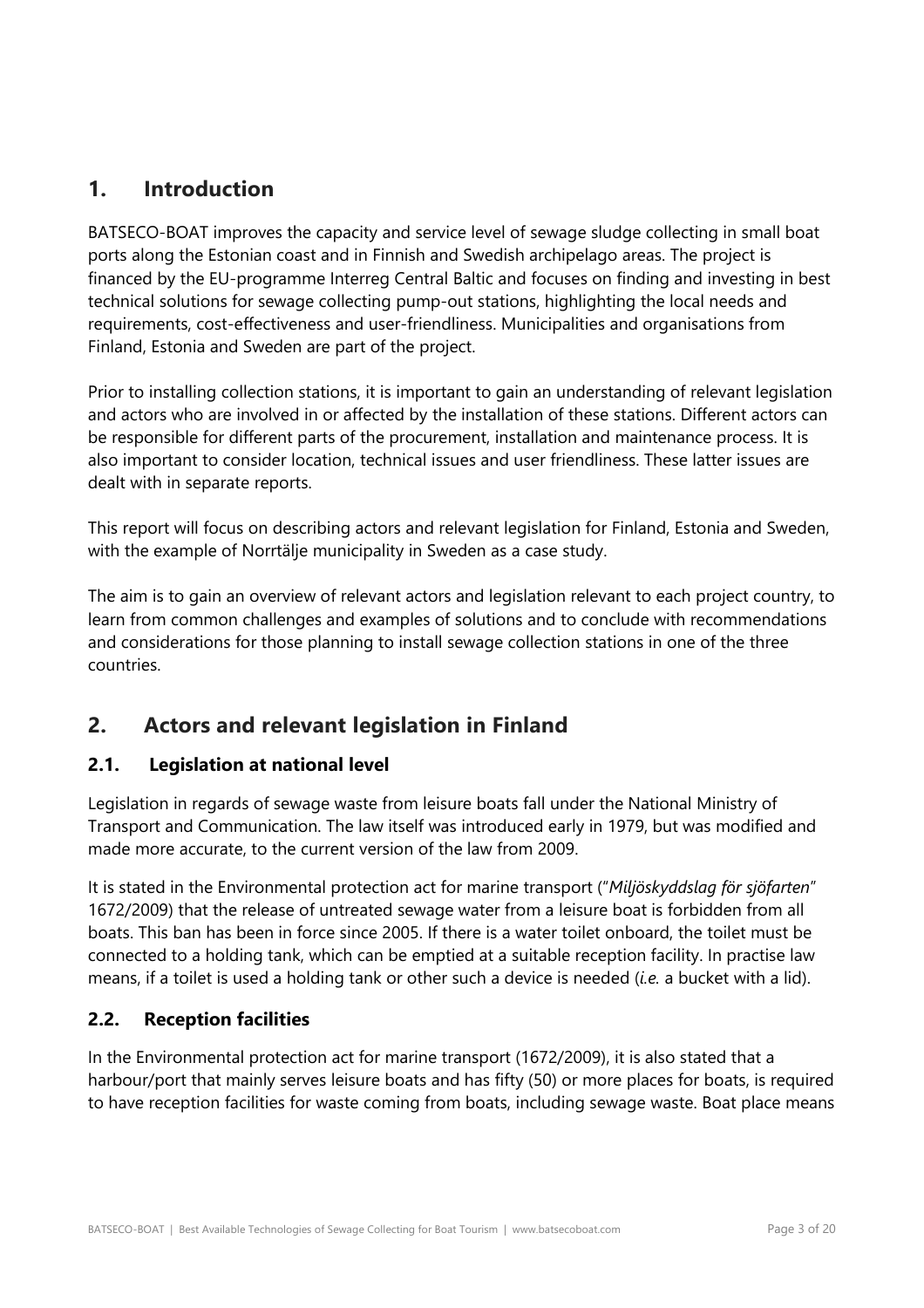that a fee is collected for using the place and in this case means one of the four following: 1) a mooring place in guest harbour; 2) a mooring place in home harbour; 3) a winter docking place or 4) a docking place. The municipality in which the harbour is located, is responsible to ensure that the law is implemented. In practise it is, however, quite difficult to ensure that all harbours have organised their waste collection accordingly.

The law allows for the harbour to cooperate with other actors by having joint facilities. If this option is used, it is crucial 1) to inform boaters clearly where the nearest reception facilities are located and 2) to have a mutual understanding detailing the cooperation. In case of cooperation the ports are treated as one, with respect to waste reception facilities.

It is impossible to estimate how many sewage waste reception facilities that are presently in use in Finland, as there is no central system in which all are registered. Keep the Archipelago Tidy Association holds a list of reception facilities, and the list includes all the facilities that have been made known to the association. When writing this report, there were 154 stations in the coastal areas of Finland and 125 stations in the Finnish Lake District, altogether 279 stations. KAT updates the list every few years, and previously it was updated in 2016. The list can be found at: https://www.pidasaaristosiistina.fi/ymparistotietoa/rehevoityminen/imutyhjennys/imutyhjennyspaik at

## **2.3 Inspection**

## *2.3.1 Inspection of harbours or ports*

Harbours or ports for leisure boats need to make a waste management plan, in which all waste types and collection systems are planned. The plan needs to be approved by the local municipality's environmental officer. To ensure that the plan is followed accordingly is the responsibility of the municipality.

## *2.3.2 Inspection of leisure boats*

A boat (motor or sail) which is in length at least 5.5 metres long needs to be registered with the Finnish Transport Safety Agency (Trafi). Any watercraft where the engine power declared by the manufacturer is at least 15 kW, i.e. more than 20 horsepower, also need to be registered. The obligation to register a watercraft also applies to other motorized watercraft (even though the Recreational Craft Directive 2013/53/EU does not include them), such as personal watercraft, as well as watercraft owned by the State and local authorities.<sup>1</sup> The register is maintained by Finnish Transport Safety Agency (Trafi) and in March 2018 there were 208 327 boats in the register, of which 188 339 were motorboats, 14 091 sailboats and 5 897 other boats.<sup>2</sup>

Most of the boats which need to be registered in Finland belong to boat clubs. Boat clubs hold registers of their members and boats that sail under the club's official flag. To obtain the right to

l

<sup>1</sup> [https://www.trafi.fi/en/boating/watercraft\\_register](https://www.trafi.fi/en/boating/watercraft_register) (ref: 21.8.2018)

<sup>2</sup> email: Ville Räisänen, Trafi, 21.8.2018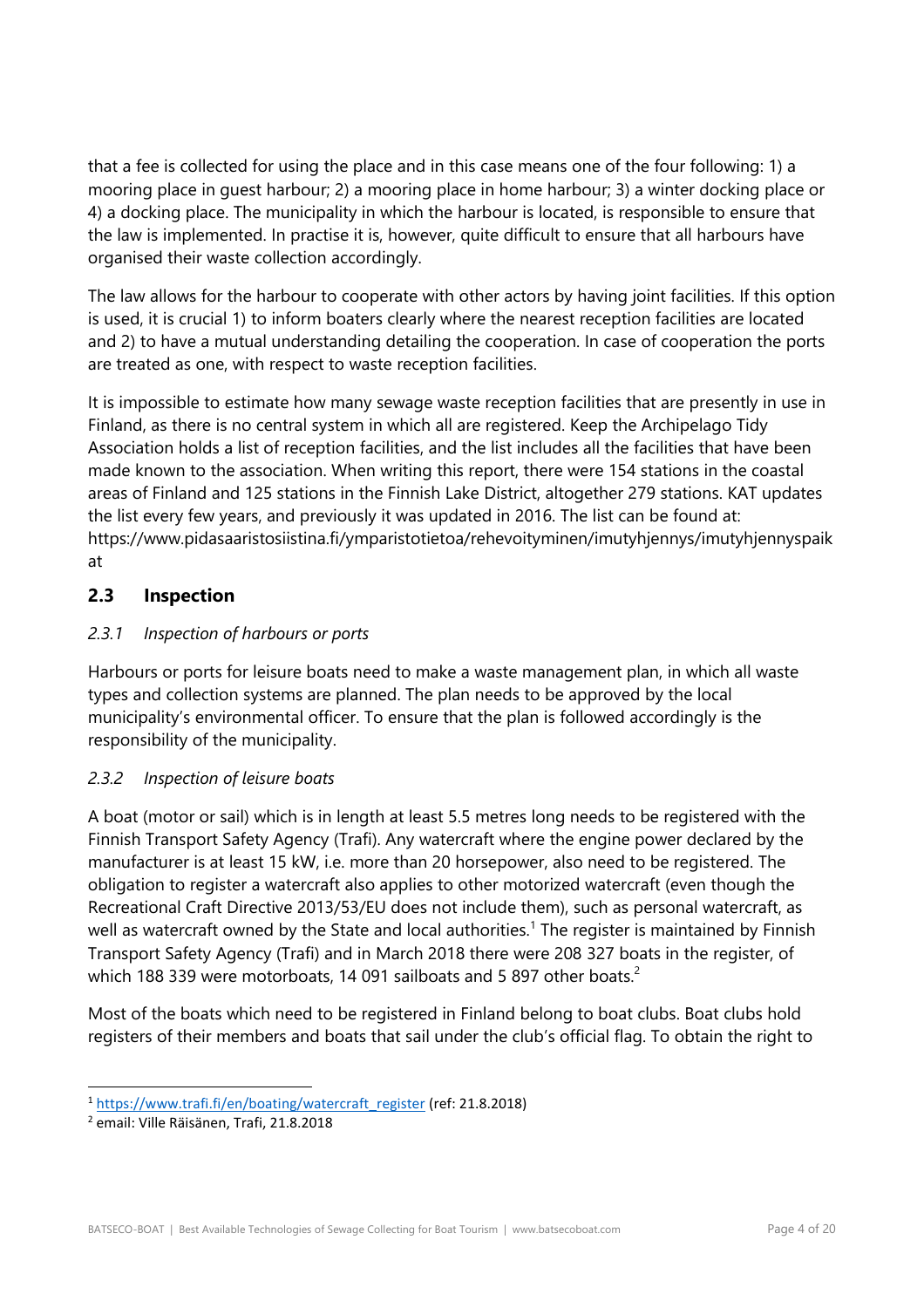use club flag, the boat needs to be inspected yearly by a licensed inspector. Licenses to inspect are granted by the Finnish Sailing and Boating Federation (Suomen purjehdus ja veneily, SPV). Inspectors are not officials and work on a volunteer-basis. Their work can be best described as boat consultancy. They are there to help and advice and are widely seen as the key players in maintaining boat safety for users and the environment. Each registered boat is inspected annually. In the annual inspection, safety equipment is inspected: inspector and the boat owner go through together that everything is in place, as required. This annual inspection also gives the chance for the boat owner to ask guidance on using the boat, its equipment or any other boating/boat related issue.

## **2.4 Challenges experienced**

Since the law forbidding the release of sewage waste from leisure boats was introduced already in 2005, a few challenges have been identified. 1) The collection network is lacking in capacity, meaning that the locations of the stations are too scattered and thus the distance between them is too great; 2) a technical challenge is that the suction of many pumps is not sufficient enough to allow speedy emptying of boat tanks ; 3) the stations, especially the fixed stations are located in places which can be challenging to approach by bigger boats, the locations can also make queuing difficult and also impact petrol selling business if the dock is being occupied by a customer who is "just" emptying septic waste.

There are approximately 30 floating septic tanks in Finland, which are operated and owned by KAT. Most of these have been operating for ten or more years. The positive side of the floating stations is that, those can be placed in a location which serves many boaters. One problem with the stations which affects lifetime and maintenance of the stations, is that their material (aluminium meant for sea use) is starting to weaken from inside due to corrosion caused by the strong sewage waste inside the tank (as will be discussed in more detail in other reports resulting from the BATECO-boat project).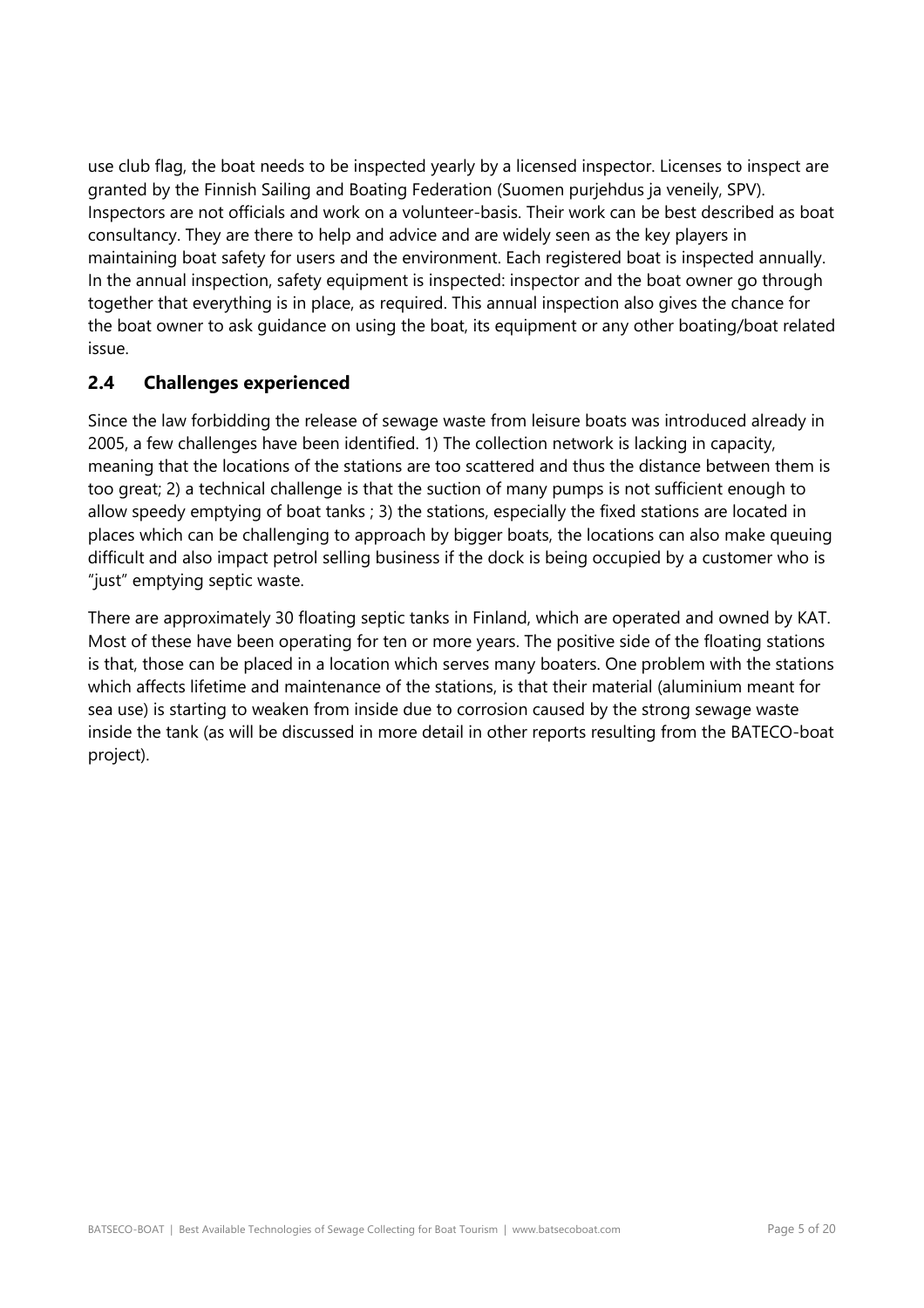## <span id="page-5-0"></span>**3. Actors and relevant legislation Estonia**

Traditionally, Estonia does not have a very active leisure boat community, partly since for historical reasons as access to boats and sea was largely restricted during the Soviet era. During the 1990'ies interest grew, however, and there are now several yacht clubs and guest harbours in Estonia, although the boating season is shorter than in e.g. Sweden or Finland due to the lack of the protective environment of archipelago.

## **3.1 Actors and legislation at national level in Estonia**

Estonia is a contracting party of the HELCOM agreement, and thus, in principle there should be no disposal of sewage waste from leisure boats, and Estonian government has not formulated any additional national legislation on top of this agreement. Estonia also complies under the MARPOL convention, which in Annex IV, stipulates the handling of sewage waste from leisure boats and yachts (although it does not apply to leisure boats with a capacity of fewer than 15 people, and is therefore is of lesser relevance to this project).

The Environmental Board is responsible for receiving waste management plans from local harbours, while the Estonian ports register is administrated by the Maritime Administration. Every port is obligated to register in an on-line database, which includes a registry of harbour master, contact details, and technical and service specifications of the harbour (including a waste plan). The Maritime Administration has the authority to administer sanctions to harbours who do not fulfil the requirements. However, there are harbours who choose not to register for fear of not being able to fulfil the service obligations as well as liability towards boat-owners in case of damage.

However, there is currently no national authority that has the responsibility to conduct regular inspections of small harbours to ensure implementation of the HELCOM agreement or other environmental regulations.

## **3.2 Actors and legislation at local level**

Under the HELCOM agreement, leisure boat owners are obligated to collect and empty their sewage waste correctly, while harbours are obligated to provide collection facilities. Harbours are obligated under the "Port Act" to have a waste handling plan in place and to submit this to the Estonian Environmental Board at national level.

However, since there is no national law or regular official inspections, it is not possible to ascertain the extent of the fulfilment of this waste handling plan, nor can it be established whether individual boat owners are aware of the obligation to correctly dispose of their sewage waste.

If a harbour is reported to the Environmental inspectorate, local environmental inspectors and national environmental inspectors can visit a site independently or together. However, this is for severe situations, not as a regular control.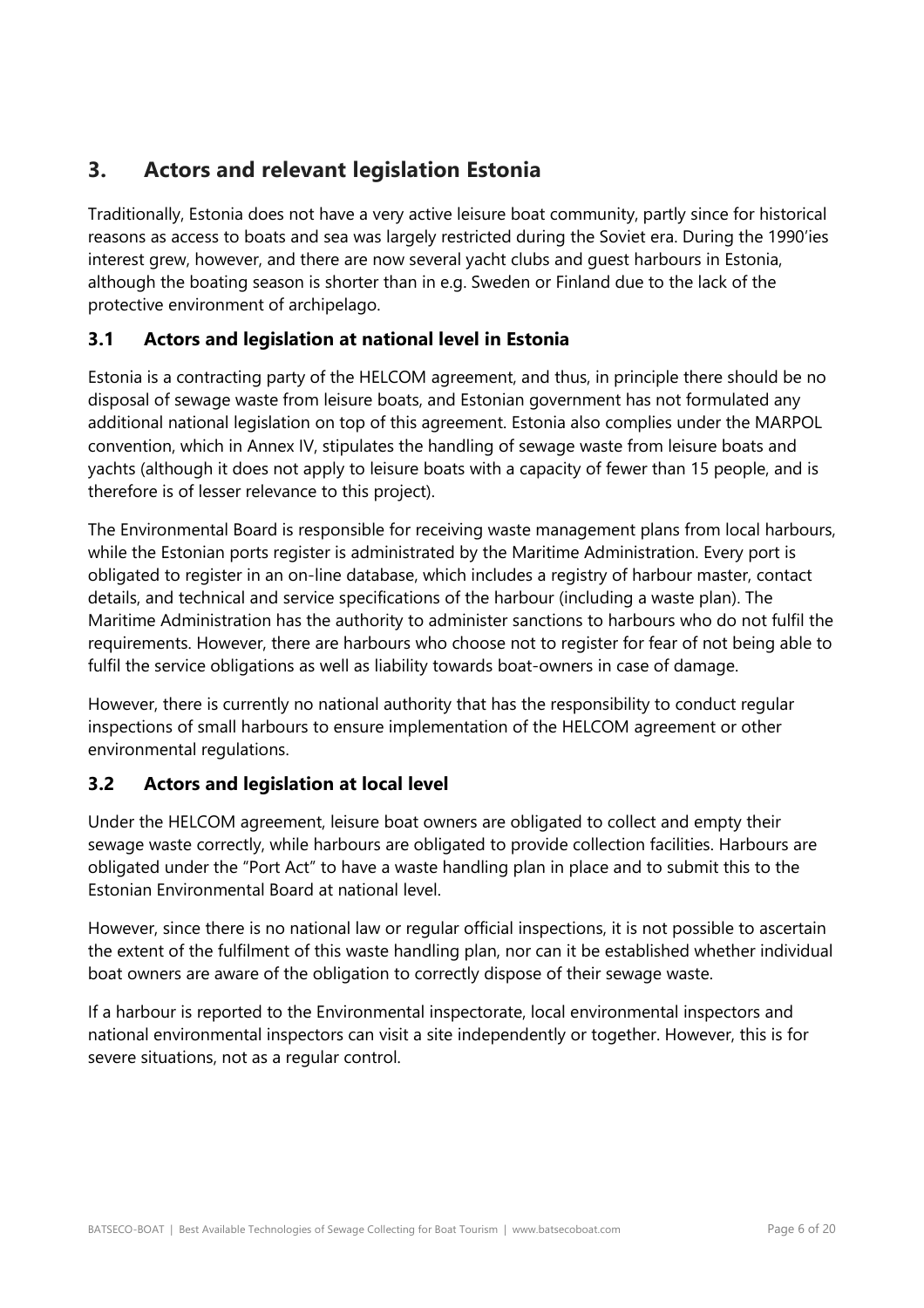## **3.3 Challenges and opportunities**

There is a low willingness to pay for sewage collection services among the local boaters due to the short season and since many boaters mainly conduct day trips. Moreover, leisure boats in Estonia are seldom equipped with water toilets and holding tanks, since the majority have smaller boats. This gives harbours little reason to invest in sewage collection stations, since the opportunity for cost-recovery is low. Some harbours may invest in relatively cheaper, mobile technology in order to fulfil the requirements "on paper", however, in many cases these are not used by the boat-owners, due to the awkward handling involved.

Many municipalities lack capacity to prioritise the environmental questions, and often staff have other main prioritised duties. Thus, both knowledge and financial resources may be low for engaging in or inspecting sewage collection in harbours.

On the other hand, there is an interest from business and national government to promote tourism and visits by international guests to Estonia – *e.g.* leisure boaters from Finland and Sweden, as well as in interest to improve the services for local boat owners. As such, the standard of service as well as technology should be similar to that of the other countries in the Baltic region.

Harbours can apply for funding to invest in services, e.g. in pump-out stations from both Enterprise Estonia as well as the EU. The harbours do, however, need to be able to have the financial capacity to provide co-financing. By receiving support, the harbour also obligates itself to provide services at a standard that complies with the recommendations by the Ministry of Economic Affairs and Communications.

In summary, there is a lack of official inspection and sanctions on both national and local level as to whether the HELCOM agreement is being fulfilled in Estonia, although it is suggested that e.g. the Maritime Administration could follow-up on sewage handling as part of its' duties. While further knowledge is needed regarding attitudes and habits of boaters in Estonia, the desire by business and national government to promote Estonia as an attractive destination for leisure boat tourism, can serve as a driver for improving sewage collection.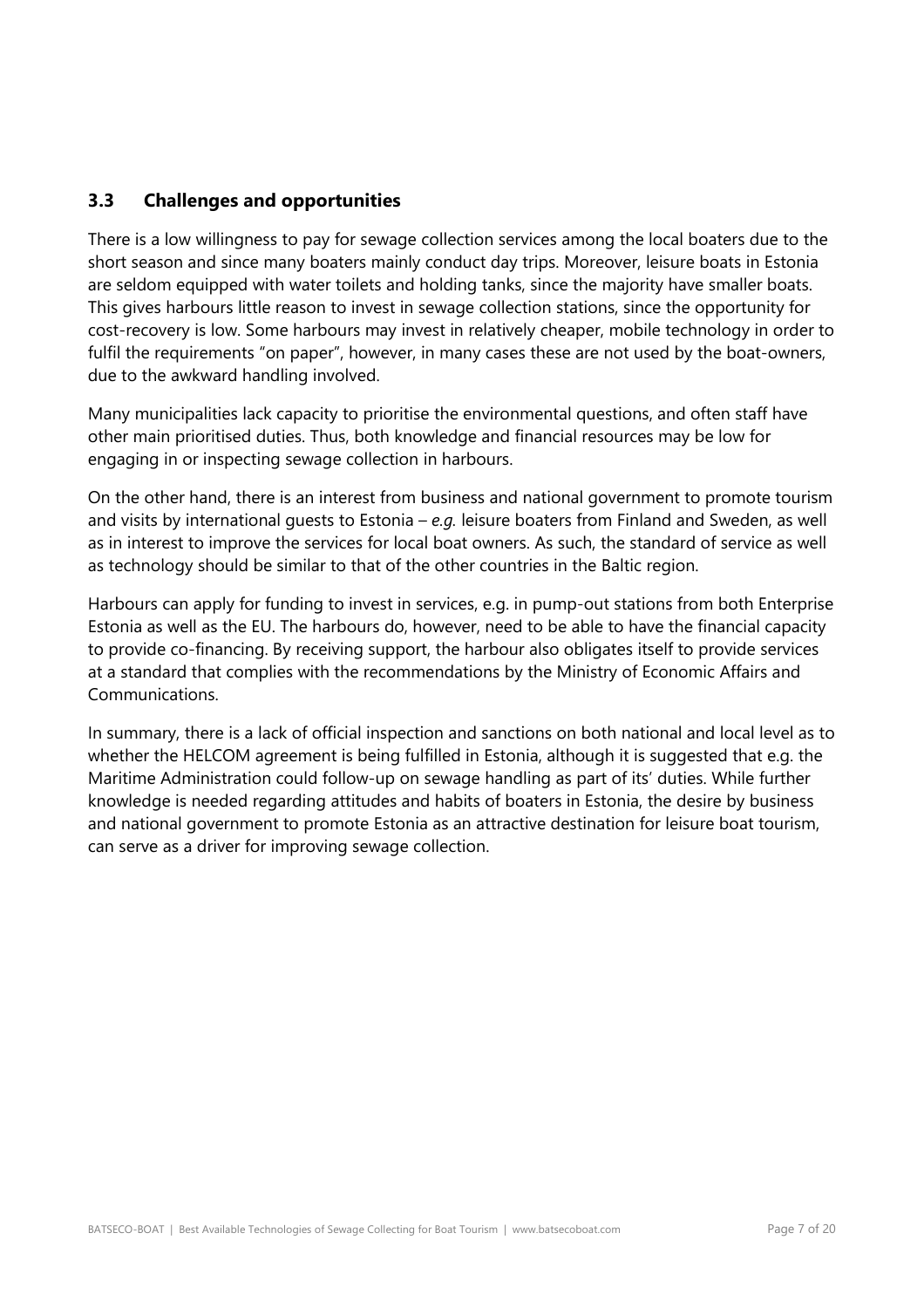## <span id="page-7-0"></span>**4. Actors and relevant legislation in Sweden**

Since the law forbidding the emptying of sewage waste from leisure boats was introduced at a later date than in Finland, there is an uncertainty among the Swedish actors surrounding how the law should be implemented, who is responsible for what parts and how to finance sewage collection facilities. Therefore, an in-depth study was conducted with Norrtälje municipality as a case study.

Apart from a review of legislation, the method involved three actors workshops: 1) the first one involved broad participation including several departments from the municipality, boat clubs, relevant national authority and technology producers; 2) the second workshop involved relevant departments from within Norrtälje municipality only, and focussed on the municipal organisation with the specific question of responsible actors for planning, procurement and maintenance of two collection stations; 3) the third workshop again involved broad participation from a range of municipal departments (environment and health, waste services, water services and the planner for sustainable development), Keep the archipelago tidy, representatives from boat clubs and marinas. The methods are described more in-depth in the document "guidelines for mapping of actors".

## **4.1 Actors and legislation at national level**

At national level there is a law prohibiting the release of sewage waste from leisure boats (TSFS 2015:10 och TSFS 2010:96). The law was implemented in April 2015 and is therefore relatively recent (nearly four years at the time of writing this report). The Swedish Transport Agency is responsible for the implementation and control of the law and have the responsibility to inspect leisure boat harbours to ensure that these have the necessary sewage collection facilities.

The disposal of the sewage waste collected, is regulated by the national legislation and regulation relevant to waste disposal. Depending on how the sewage is collected it is affected by different regulations. If the sewage is collected and treated as sewage waste in accordance to decentralised or non-municipal sewage waste and is regulated by The Environmental Code ("*miljöbalken*"). If, however, the sewage reaches the municipal wastewater supply, it will be regulated by the laws that apply, as described below.

At national level there are three national authorities responsible for sewage waste, depending on how it has been generated and/or collected (Figure 1). The most relevant national authorities for sewage collection from leisure boats are the National Transport Agency and the Swedish Environmental Protection Agency.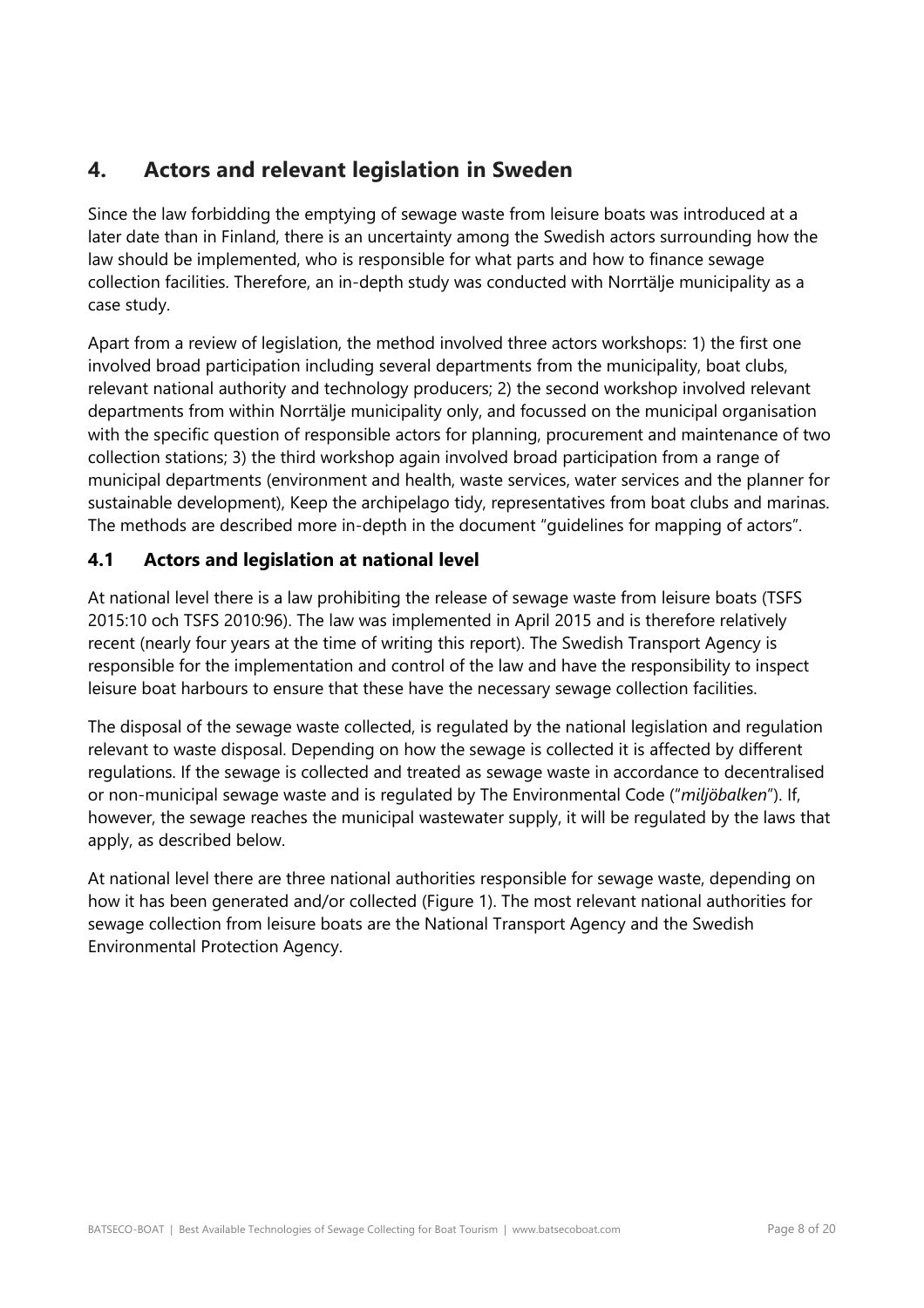

*Figure 1. System description detailing boat, collection, transport and treatment. The national authorities responsible for each part are marked (HAV = the Swedish Agency for Marine and Water Management; NV= the Swedish Environmental Protection Agency; TS = the National Transport Agency), as well as a blue line indicating the focus of the BATSECO-BOAT project.*

**The National Transport Agency** ("*Transportstyrelsen*", TS) is responsible to ensure implementation of the law prohibiting release of sewage waste from leisure boats into the sea (TSFS 2015:10 and TSFS 2010:96). The National Transport Agency is responsible for carrying out monitoring and control of leisure boat harbours, to ensure that they fulfil the law which stipulates their responsibility of receiving waste from leisure boats (SJÖFS 2001:13). Leisure boat harbours are obligated to provide reception facilities for waste, and they also have to have a waste management plan.

**The Swedish Agency for Marine and Water Management** ("*Havs -och vattenmyndigheten*", HAV) is responsible for national rules and regulation concerning decentralised household sewage systems according to the Environmental Code (*miljöbalken*1998:808), chapter 9, Environmentally Hazardous Activity and Protection of Health. Control of decentralised household sewage systems are regulated by the General Advice from the Swedish Agency for Marine and Water Management (HVMFS 2016:17), as well as a mandate in the regulation of environmental inspection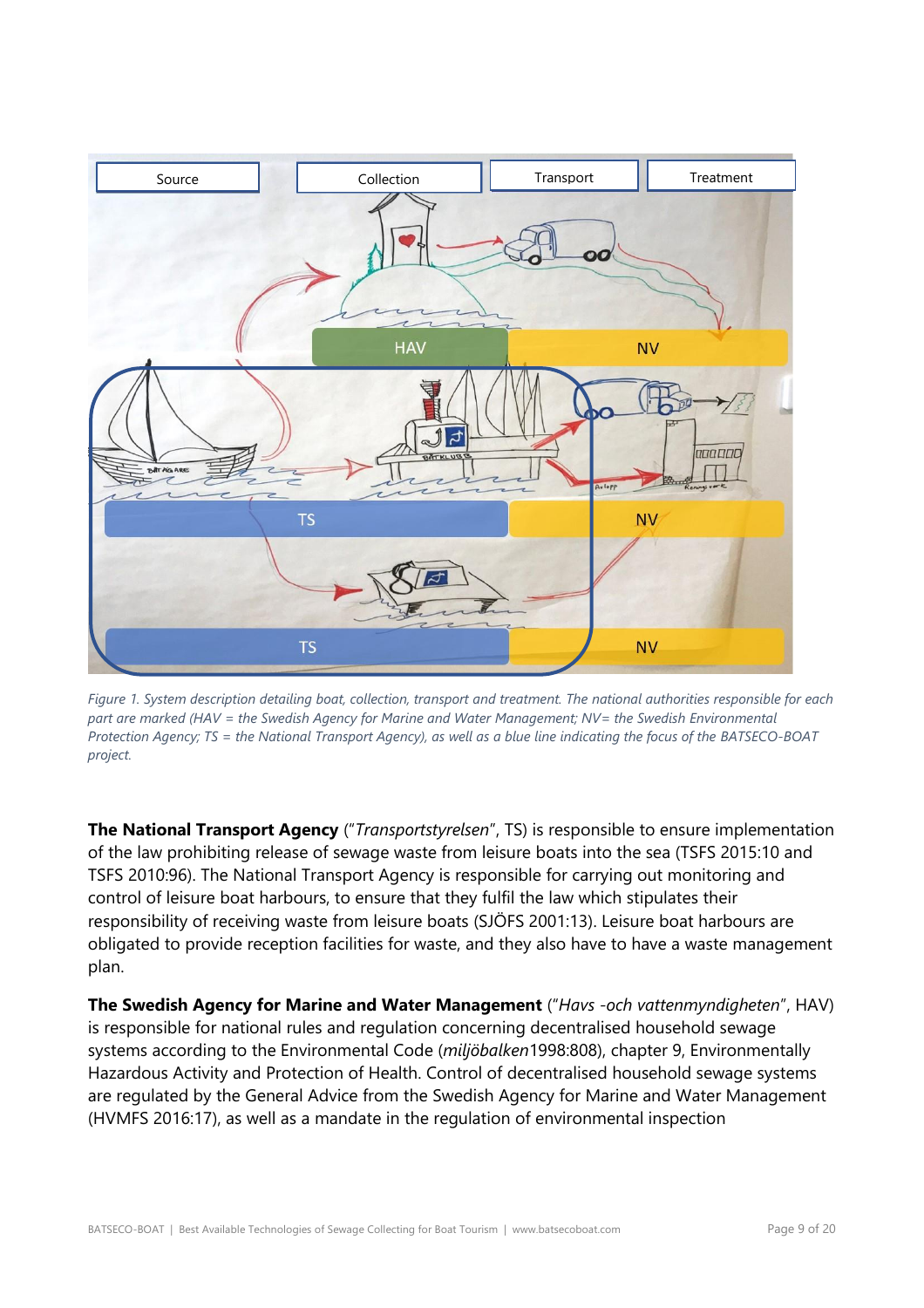(*miljötillsynsförordningen* 2011:13). The agency does not itself conduct inspections of the household sewage systems; this is generally conducted by local municipal authorities.

**The Swedish Environmental Protection Agency** (Naturvårdsverket, NV), is responsible for national law and regulation concerning waste management, as well as guidance and regulation for review of permission and inspection, according to the Environmental Code (miljöbalken 1998:808) chapter 15, Waste and the waste regulation, 2011:927. The national authority does not conduct any inspection of waste management activities; this is carried out by local municipalities and the regional authorities or County Boards (länsstyrelse).

## **4.2 Actors at local and regional level.**

Important actors at local level are the leisure boat owners, boat clubs and interest groups, harbours as well as the various departments within the municipality, where the latter can hold multiple roles as e.g. landowners, environmental authority, responsible actor for waste collection, transport and treatment of the sewage waste from the leisure boats. Important regional actors include The Archipelago Foundation (Skärgårdsstiftelsen) and the Regional County Boards. The role of each actor is briefly described below, and a conceptual overview is given in Figure 2.

**Boat owners** are responsible for following the law prohibiting release of sewage waste from small leisure boats (TSFS 2015:10), and to dispose of their sewage waste at a pump-out station or sewage collection tank. Moreover, the general rules of consideration in the Environmental Code prohibit the release of general waste within Swedish marine territory. Possible implications include the risk of paying a fine or imprisonment of up to two years.

Owners of leisure boat **harbours** are responsible for construction, operation and maintenance of sewage pump-out/collection stations, *if there is a need* for such stations (SJÖFS 2001:13). It is also a possibility to collaborate with nearby leisure boat harbours and have a common station, but then a common waste management plan must be established and the station must be appropriately located.

The definition of a leisure boat harbour according to SJÖFS 2001:13 is, "a place or geographical area which has been established to provide service to leisure boats, excluding small pontoons or simple mooring places". Thus, the definition includes boat clubs, municipal harbours, guest harbours and marinas, irrespective of the number of mooring places. It does not, however, include natural harbours.

Note that a landowner can be the same actor or different to the actor responsible for the harbour. For instance, in Stockholm archipelago, the Archipelago foundation owns several leisure boat harbours and is responsible for the sewage waste collection.

The **regional county board** can also be an actor that owns harbours, since it owns many of the national parks and reserves (although such harbours are often natural ones, and are thus excluded from the law). The regional county board also conducts inspections of waste management.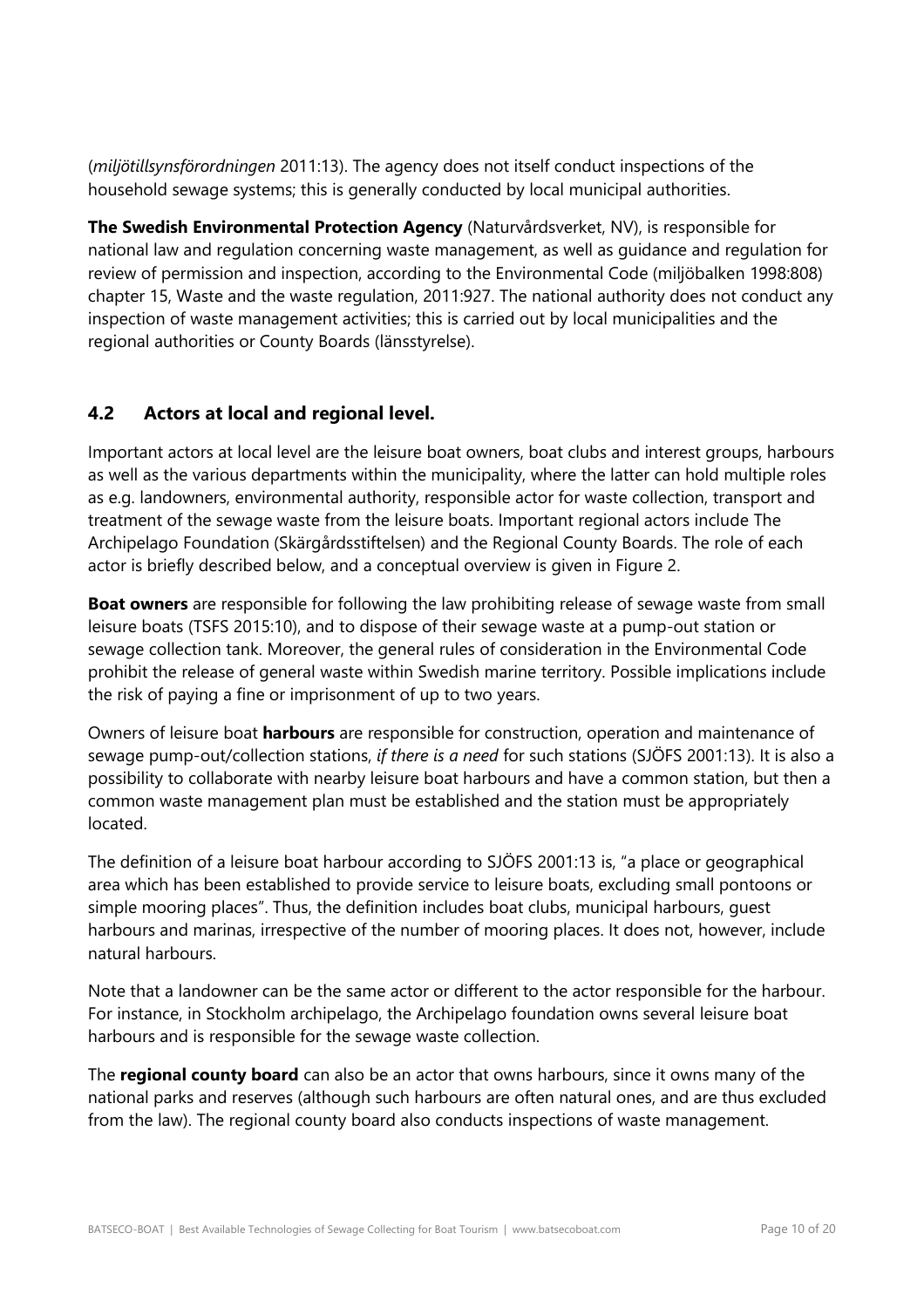

*Figure 2. A conceptual overview of actors involved at local level, including local municipal departments (Colour coded: Department of Environment = green; department of Waste management = purple; Department of Water and Wastewater = blue).* 

The municipality is responsible at local level to ensure that the law regulating sewage waste management from leisure boats is followed. The municipality is also obligated to collect and treat the sewage waste.

The municipal environmental department is responsible for inspection of leisure boat harbours. The focus of the inspection is that there should be no hazard to the environment, but they are not authorized to inspect whether or not the harbour has a pump-out or sewage collection station as this is the jurisdiction of the National Transport Authority. They are also not responsible for inspecting the activities of boat owners. Different licences may be needed from the environmental department, for instance a licence to install a collection station or a decentralised wastewater system. According to the Environmental Code (1998:808), chapter 9 (environmentally hazardous activity and health protection), the municipality has a mandate and responsibility to inspect that activities at the harbour, including sewage collection stations, do not pose a hazard to the environment, as well as a responsibility to inspect collection and transport of waste. Licencing and reporting duty is regulated in (1998:889), the regulation of environmentally hazardous activity and health protection. Environmentally hazardous businesses are listed in the regulation of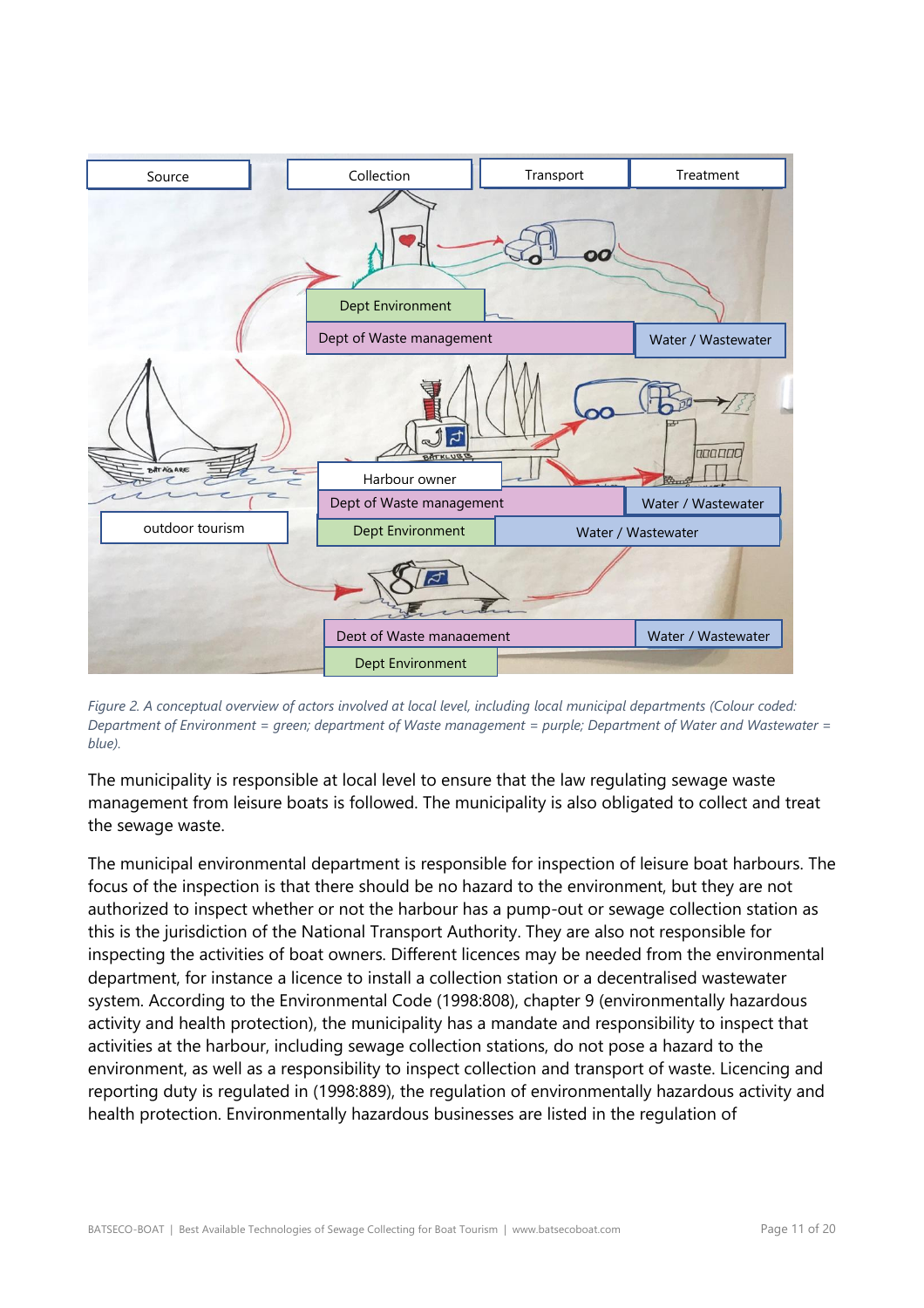environmental impact (2013:251). The municipal environmental department also conducts reviews of applications and inspections of decentralised household sewage systems in accordance with the Environmental code (1998:808) chapter 9, as well as regulation (1998:899) and the General Advice from the Swedish Agency for Marine and Water Management (HVMFS 2016:17) regarding decentralised sewage systems and household waste water.

The municipal waste management department is responsible for the waste collected and abide by the rules that govern waste management. The municipal waste management department establish local regulations according to the Waste Regulation Act ("*avfallsförordningen*" 2011:927), with support from the Waste Regulation Act 74-75 §, and the Environmental Code (1998:808, chapter 15, 9 and 11 §). The waste management department is responsible for transporting the waste to the municipal wastewater treatment plants for treatment.

The municipal water and wastewater management department is responsible for the municipal wastewater treatment plants and associated regulation. If the pump-out station or sewage collection station is directly connected to the municipal wastewater network, the sewage is classed as municipal wastewater. The work is also affected by the law of communal water services ("*lagen om allmänna vattentjänster*", 2006:412) and the municipality makes decisions according to ABVA, the regulations regarding use of communal water and wastewater systems.

## **4.3 Example: Norrtälje municipality**

One of the aims of BATSECO-BOAT was to investigate more in-depth the distribution of roles and responsibilities at Norrtälje municipality. This was achieved by organising three workshops, where discussions were held with the system map presented in Figure 1 as a basis:

- 1) the first workshop invited broad participation from different departments within the municipality, representatives from boat clubs, local interest groups and boat owners, national authorities and technology suppliers;
- 2) The second workshop had a focus on the internal distribution of responsibility within Norrtälje municipality and therefore included representatives from departments from within the department only;
- 3) The third workshop again invited a broader participation of actors from within and out with the municipality, including boat clubs and the Archipelago foundation.

Representatives from participating departments included the departments of waste management, water and wastewater, environmental protection, sustainability strategy, land and construction and the municipal ecology officer. A meeting was also held with the procurement department.

#### *4.3.1 Results from initial workshop*

A range of challenges were high-lighted during the initial workshop, but also opportunities for improvement (see Appendix). Challenges can be roughly be divided into a) user perspectives and communication and b) roles, organisation and financing.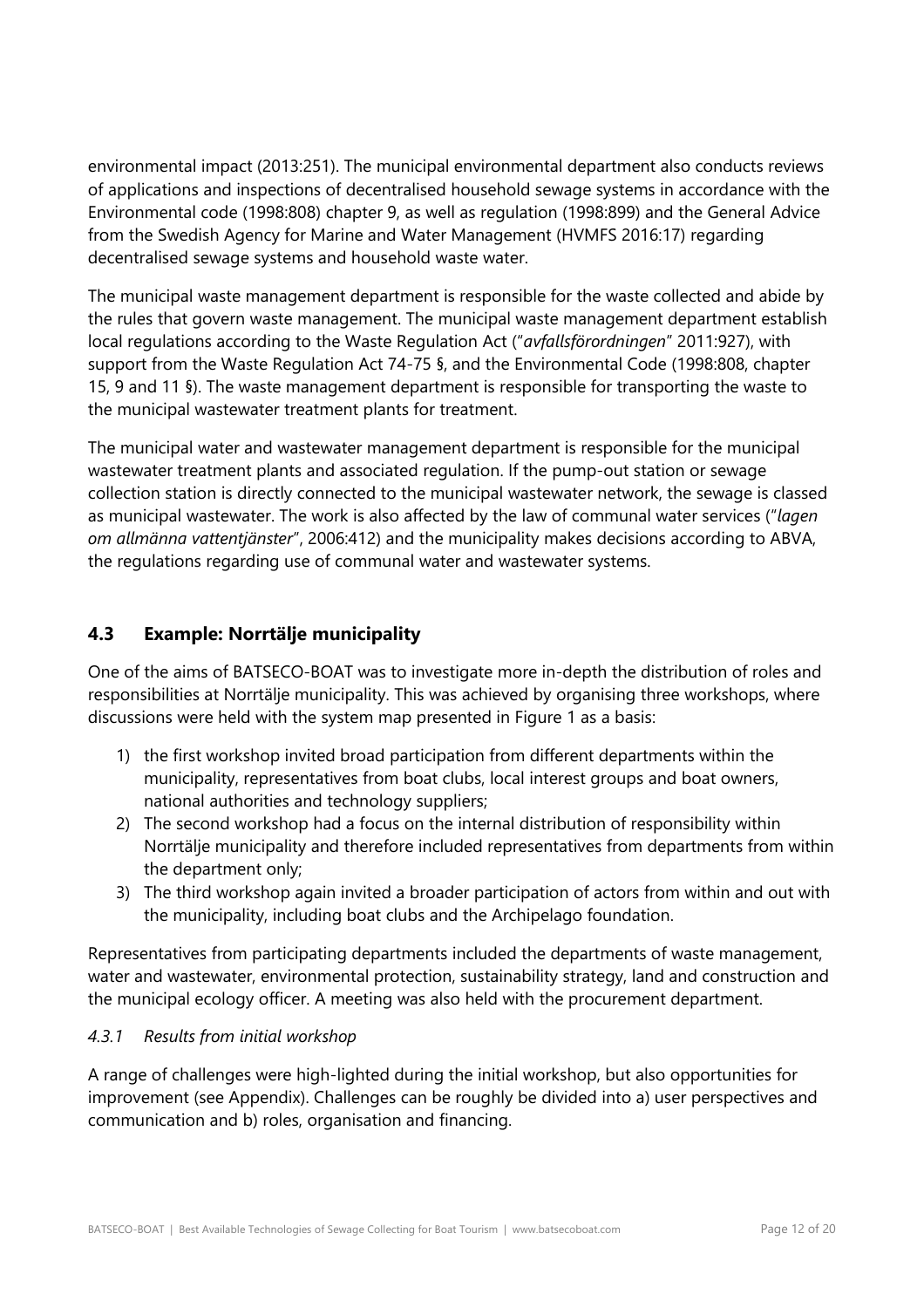a) User perspectives and communication

There is a need to increase access to pump-out and sewage collection stations in the archipelago, especially in the outer parts, where the sanitary waste is becoming problematic.

Communication with boat-owners was high-lighted as very important. There is demand for clear and visual messages, from e.g. municipality or the National Transport Agency, illustrating the positive effects of disposing sewage waste in a pump-out or collection station, rather than releasing it into the Baltic Sea. There is also a need to increase the willingness to pay for suitable toilets in the boats, as well as use of established stations. The participating boat clubs expressed eagerness to contribute to spreading information and messages to their membership. They also suggested information campaigns through the magazine "*Båtliv*", as well as presence at boat shows.

An important message was that it should be easy for leisure boat owners to do the right thing, *i.e.* to dispose sewage waste in a pump-out or collection station. A suggestion was that digital information should be included into existing digital maps or navigations systems, to enable boaters to find the nearest pump-out station.

b) Roles, organisation and financing

The roles and responsibility at local level for construction and maintenance of pump-out stations was viewed as unclear. Since there are many different actors who own harbours and carry out a range of activities and businesses, it becomes unclear who exactly is responsible.

Financing of the pump-out stations was also high-lighted as a major challenge, and there is a need to establish who and how these stations should be financed (e.g. should businesses of varying size take the cost, should it be financed through a boat-tax, municipal tax or national financing?). At the moment, the stations mainly present a cost for the owner, without a possibility of cost recovery. Other suggestions for financing were noted, including advertisement or state funds with a common authority to distribute financial resources. It was also suggested that pump-out stations be combined with other types of service (e.g. waste collection and access to toilets). This would require coordination of actors from both within and outwith the municipality.

### *4.3.1 Results from internal workshop with the municipality*

During this session the roles and responsibility of departments within the municipality were discussed, using and refining the conceptual overviews presented in Figures 1 and 2.

**National level.** The distribution of roles and responsibilities between national authorities was viewed by the representatives from the municipality as clear in principal. However, in practise, it was not clear what exactly the environmental department was responsible for inspecting versus the responsibility of the National Transport Agency. A challenge at national level is that the National Transport Agency is responsible for ensuring the establishment of pump-out stations, but lack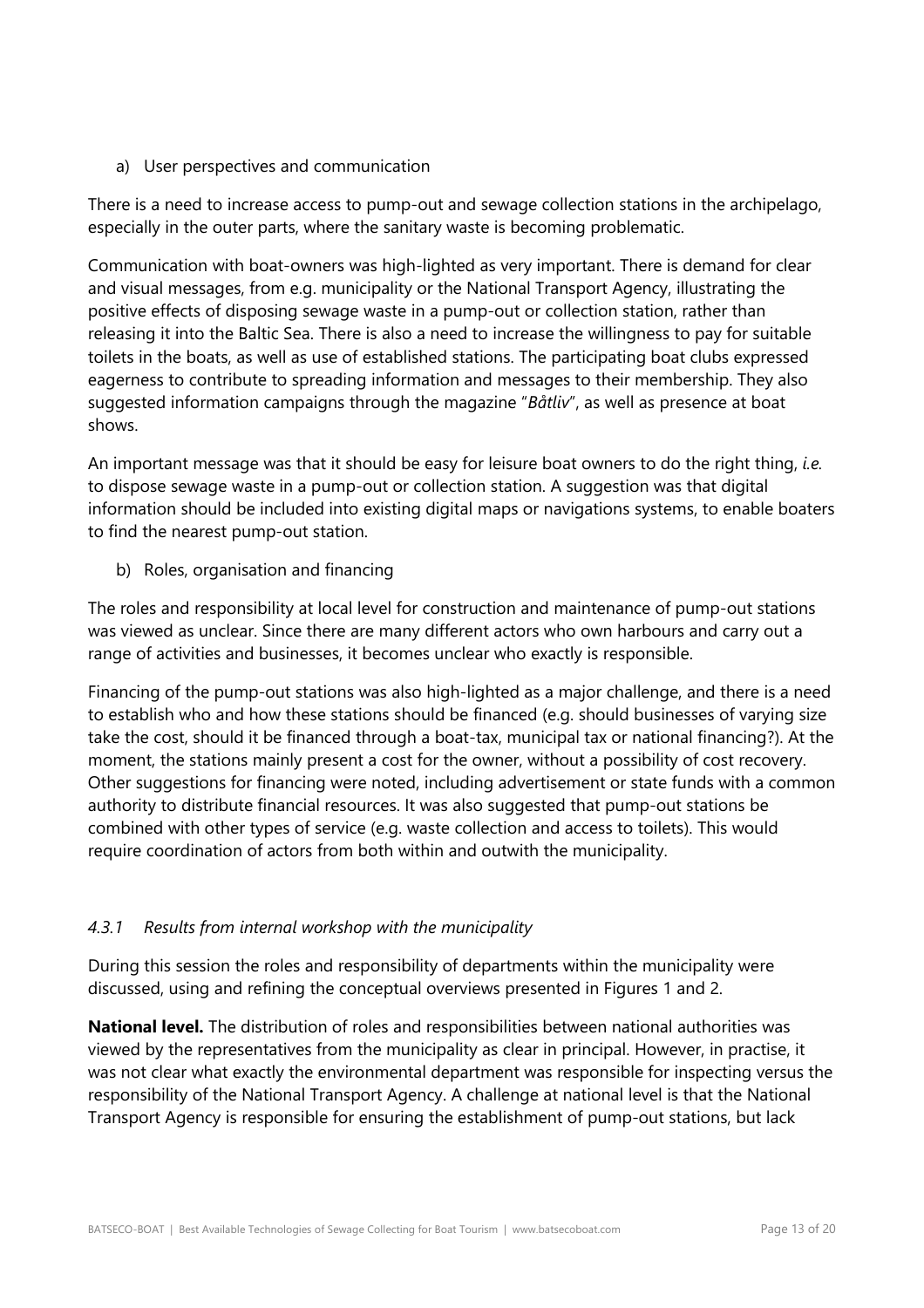resources to inspect that this is implemented at local level. Moreover, the knowledge needed regarding demand or need for pump-out stations is found at local level with individual municipal staff, rather than with the National Transport Agency.

**Local level.** At local level the distribution of roles and responsibilities within the municipality were viewed as unclear. In Norrtälje municipality **the waste management department** has taken on responsibility for the establishment and construction of pump-out stations, which strictly speaking should fall outside their tasks (see discussion below).

**Norrtälje water and wastewater department** is responsible for treatment of wastewater. If the pump-out station is connected to the municipal network, the department is responsible for the transport of the sewage. Several pump-out stations are directly connected to the municipal wastewater network. The connected stations do not measure the volume of sewage received, and a question for the department is that of capacity.

**The department for construction and environment** is responsible for inspection of boat clubs according to chapter 2 in the Environmental Code ("*miljöbalken*"), if the activity can be considered as hazardous for the environment. The department is responsible for inspection of decentralised wastewater systems and review and grant permits for pump-out stations. In Norrtälje the department had not inspected boat clubs prior to 2018, but was planning to initiate such inspections.

In the conceptual overview (Figure 2), two important departments were missing: **the department for Land and construction** and the **department for development and economic growth**. A lot of knowledge concerning earlier projects and e.g. localisation of previous stations is connected to a member of staff at the department for land and construction (although that department has no official role connected to pump-out stations). Conversely, the department for development and economic growth is responsible for rural and coastal development, however questions concerning leisure boats are not included in this. However, in 2018, a climate and environment program was established, which also includes the collection of sewage waste from leisure boats, and there is a municipal *sustainability planner* responsible.

#### *Discussions held regarding roles and responsibilities within Norrtälje municipality*

**The waste management department** in Norrtälje is responsible for transport of sewage from pump-out stations located by piers or boat clubs not connected to the municipal wastewater network, as well as transport of sewage from floating pump-out stations. The collected sewage is transported for treatment by the municipal wastewater treatment plant. The department is also responsible for the collection of waste in the many waste collection stations through-out Norrtälje archipelago.

The department has since the 1970s been responsible for establishment, construction and maintenance of several pump-out stations (as well as land-based toilets), although, according to the workshop participants, this is more a planning question which should really be the responsibility of other departments within the municipality. The waste management department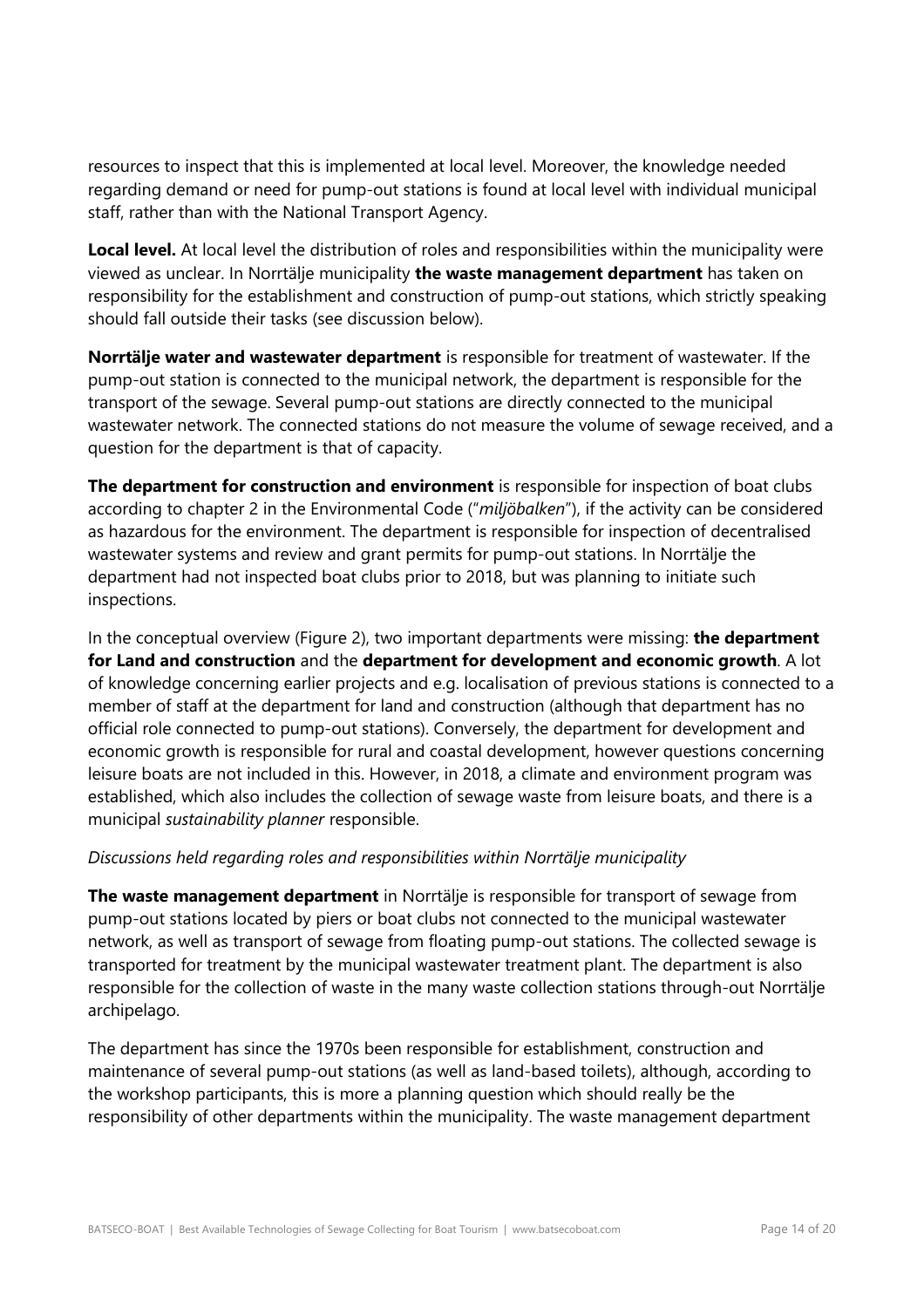has also been an active partner in earlier EU-funded projects, *e.g.* "Act for my Baltic Sea", where new pump-out stations were established.

Many of the established pump-out stations are probably not located in the optimum place and are difficult and expensive to operate and maintain. Therefore, the maps over leisure boat movement within the archipelago are of special interest (see separate report) for the planning and establishment of new pump-out stations.

A challenge is the lack of income in order to recover costs for the pump-out stations. Unfortunately, it is difficult to cover the costs, both for pump-out stations and toilets placed to serve the active outdoor tourism, including leisure boat community. This is problematic to the waste management department, since it in practice means that the households and other customers of the waste management department essentially pay for the costs incurred by boat tourists, where many are likely to come from outside the municipality. Therefore, dialogue with the department for rural development and economic growth are important in future planning. It was also noted that guest harbours are only allowed to take a general fee, where the emptying of sewage sludge is included. Moreover, if a fee for emptying sewage sludge were too high, it might discourage correct disposal of the sewage. The question was raised as to whether a tax could be a way to organise the services in order to provide access to the archipelago.

Finally, the question was raised of who within the municipality is responsible for informing boat owners and boat clubs of their responsibility to correctly dispose of their sewage waste, and collecting the sewage waste, respectively.

#### *4.3.2 Planning of two new stations*

The following question was discussed: who within Norrtälje municipality will be responsible for 1) planning, 2) implementation and 3) operation and maintenance of the two pump-out stations within the BATSECO-BOAT project? Together an overview of important actors for each step was constructed (Table 1). The table shows that, in this case, again the waste management department will be the main responsible party for all the steps involved in establishing the two stations. Other relevant departments where those of development and economic growth/planning, construction and environment, and the department of water and wastewater. If the pump-out stations are placed so that they can be connected to the municipal wastewater network, the department of water and wastewater should be involved in the stages of planning, implementation and operation and maintenance. The department of construction and environment should be involved if the pump-out stations will be floating or otherwise disconnected from the municipal wastewater network. An important actor, who is not necessarily from within the municipality, is the relevant land-owner of the land/water where the pump-out station will be located. Other important actors are the boat clubs, as well as involved entrepreneurs for construction, operation and maintenance.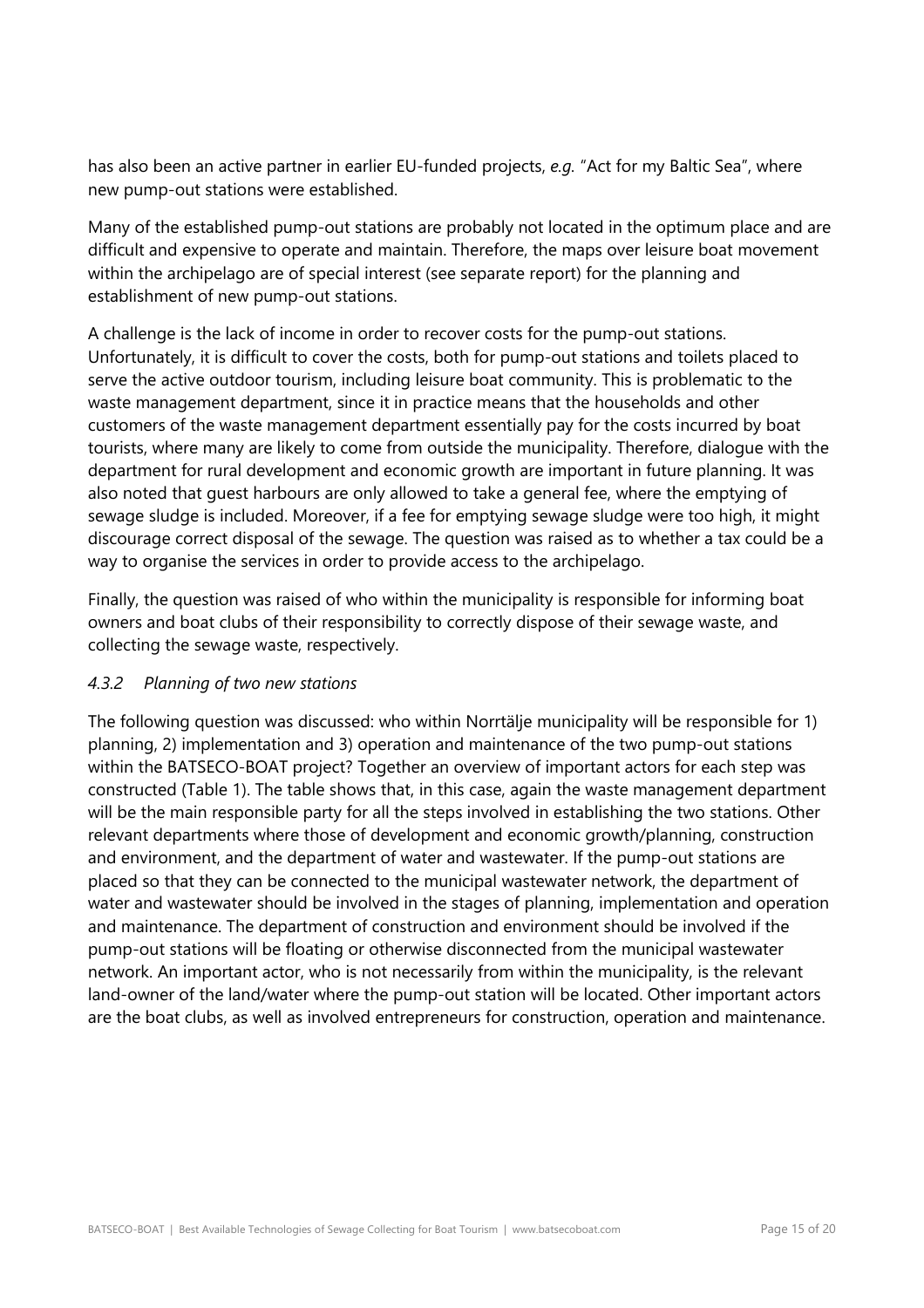|   | 1. Planning                                                                   | 2. Implementation                                    | 3. Operation and<br>maintenance                                                                                         |
|---|-------------------------------------------------------------------------------|------------------------------------------------------|-------------------------------------------------------------------------------------------------------------------------|
|   |                                                                               |                                                      |                                                                                                                         |
| 1 | Waste management dept                                                         | Waste management dept<br>(public procurement)        | Waste management dept                                                                                                   |
| 2 | Planner from dept of<br>development and economic<br>growth                    | Dept of construction and<br>environment (permission) | Dept of construction and<br>environment (inspection) or<br>dept of water and<br>wastewater (if connected to<br>network) |
| 3 | dept of water and<br>wastewater OR Dept of<br>construction and<br>environment | (possibly dept of water and<br>wastewater)           |                                                                                                                         |
| 4 | Land owner                                                                    | Land owner                                           |                                                                                                                         |
| 5 | Boat owners, boat clubs,<br>tourists                                          | Relevant entrepreneurs                               | Relevant entrepreneurs                                                                                                  |

*Table 1. Actors involved in planning, implementation and operation and maintenance of pump-out stations*

#### *4.3.3 The ideal situation*

The participants at the internal workshop were asked who would be responsible for planning, implementation and operation and maintenance in the ideal situation, if the municipality could start "from scratch". The response was that the departments for culture and tourism and/or the department for development and economic growth would take responsibility for the planning and establishment of the pump-out stations as well as operation and maintenance. The waste management department would be responsible for the transport of sewage, while the water and wastewater department would be responsible for treatment, as illustrated in Figure 3.

Since there was general agreement that the question of sewage waste management from leisure boats was not handled by the correct departments, it was discussed where it should belong. The question is partly political and therefore an overview of the situation, *i.e.* "*current state of sewage waste from leisure boats*" should be compiled and presented to the municipal council and possibly to the political decision-makers. There is a great need for a description of the current state, followed by a political decision for the way forward.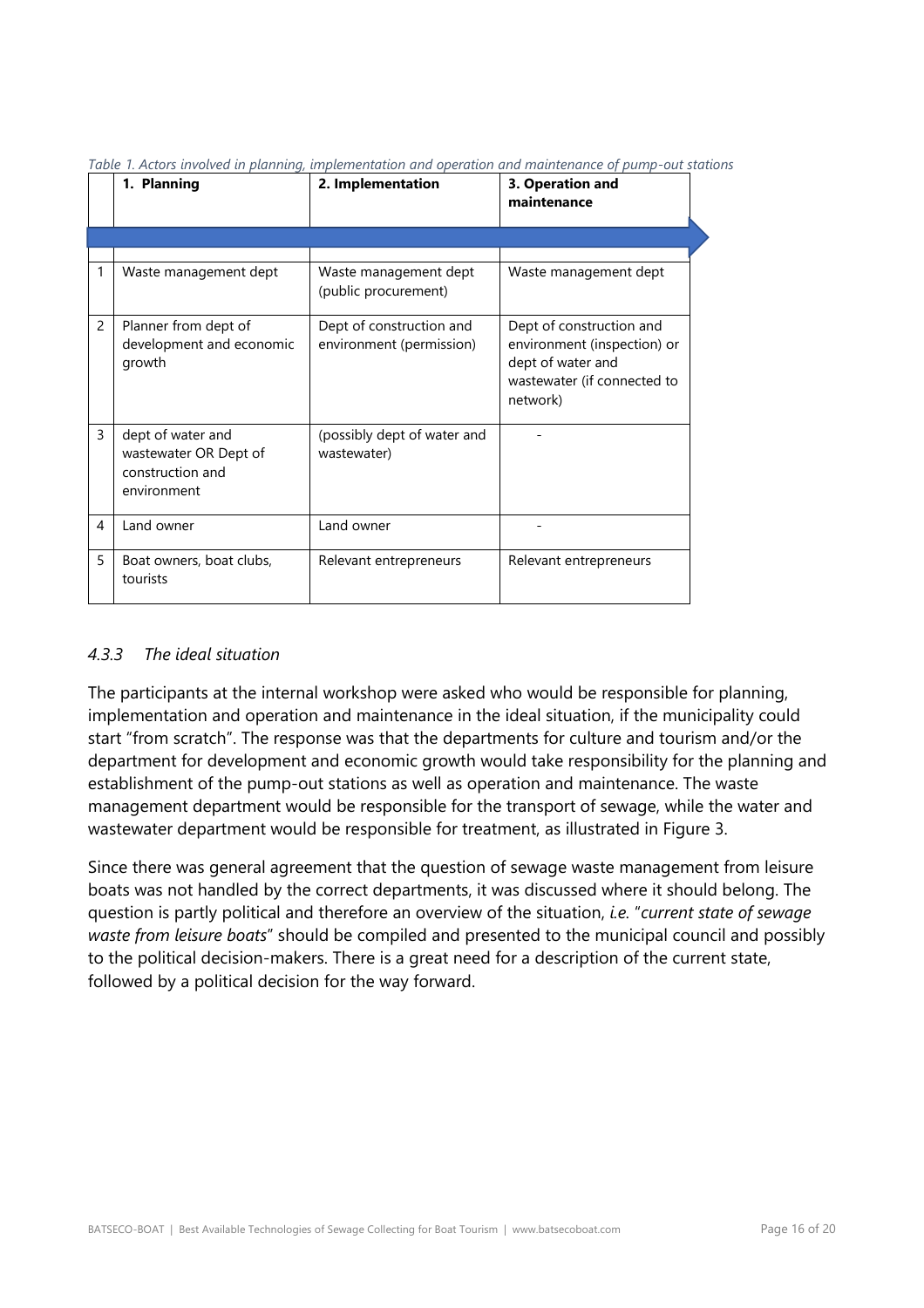

*Figure 3. Conceptual overview of responsible actors within the municipality in an ideal scenario.* 

### *4.3.4 Lessons learned from Norrtälje case study*

One of the key messages from discussions with boat owners, boat clubs and a range of actors from within the municipality, was that although responsible actors and regulation may appear clear at national level, in practise, the roles and responsibilities between different implementing actors and those responsible for inspection, is not clear.

Certain issues can be resolved through improved communication, especially that of the responsibility of boat owners to dispose of their sewage and other waste correctly, as well as the responsibility of boat clubs to provide sewage collection services.

However, the questions surrounding financing, planning, construction and operation and maintenance of pump-out stations requires cross-sectoral work and collaboration at municipal and regional level, as well as political decisions.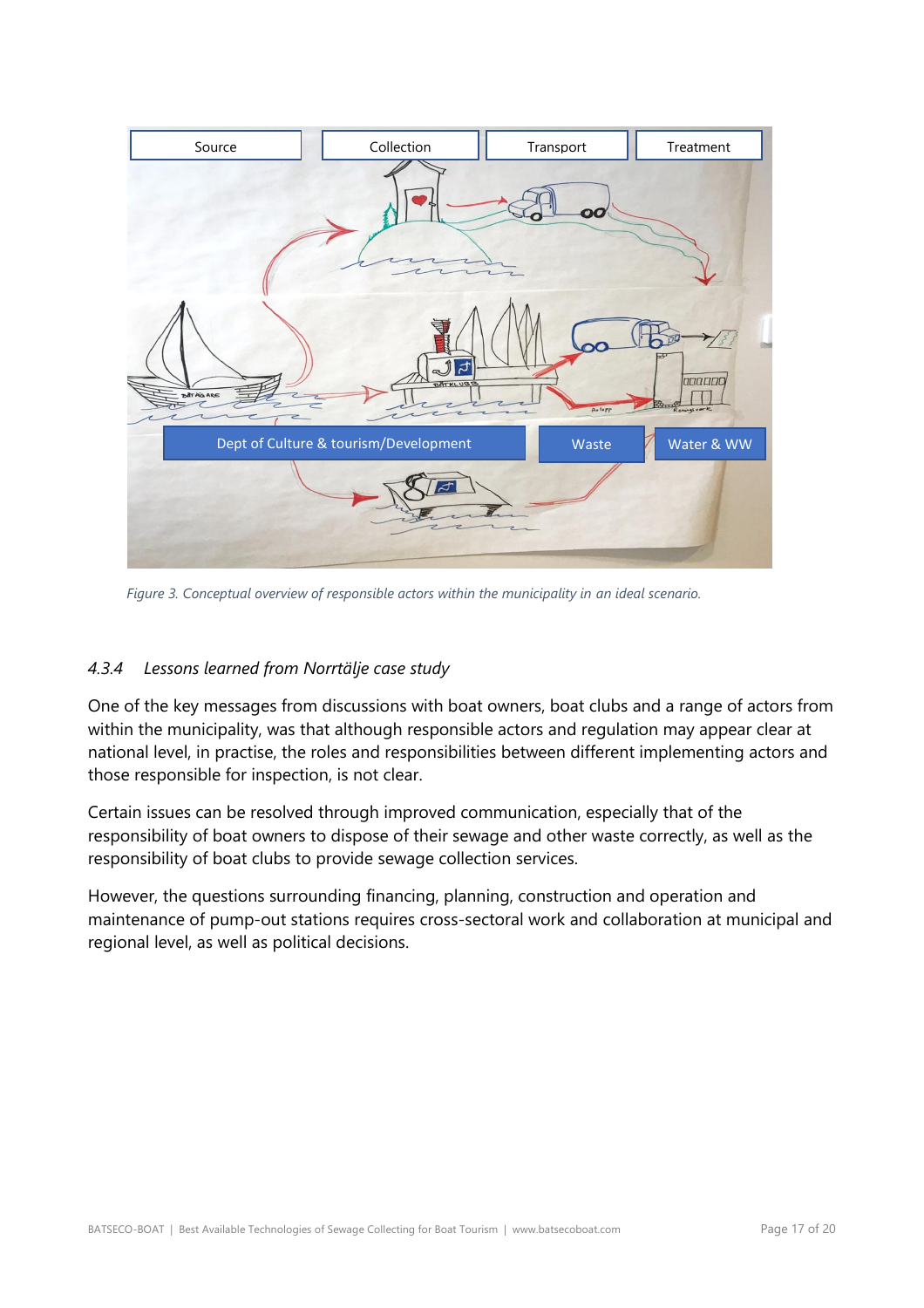## <span id="page-17-0"></span>**5. Summary of challenges and opportunities**

Several opportunities and challenges were identified for all the participating project countries. In Finland the legislation prohibiting the disposal of toilet waste in the Baltic Sea has been in place for the longest of the three countries (since 2005), while in Sweden the ban was implemented 2015, and Estonia, currently has no national legislation in place on top of the HELCOM agreement. Consequently, sewage reception facilities have not been widely installed in Estonia.

In both Sweden and Finland harbours must provide sewage collection facilities for visitors. In Finland, this applies to harbours with more than fifty mooring places, while in Sweden the definition is more openly described as "*when there is a need*". In both countries it is an option to collaborate with near-by boat clubs or harbours to have a common sewage waste plan and to share sewage collection facilities.

In Finland the municipality ensures that the law is implemented, while in Sweden the national authority (The Swedish Transport Agency) is responsible. However, in both countries the municipality is responsible for receiving the sewage generated. Interestingly, boats who belong to a boat club in Finland are obligated to receive an inspection by a licensed inspector in order to sail under the flag of the boat club. This is an opportunity to review safety equipment, for boat owners to gain useful advice, including regarding questions of sewage waste collection. This might be an interesting model for other countries to adopt.

| <b>Challenges</b>                   | <b>Opportunities</b>                                            | <b>Comment</b>                                                    | S                       | $\mathbf F$  | E                  |
|-------------------------------------|-----------------------------------------------------------------|-------------------------------------------------------------------|-------------------------|--------------|--------------------|
| Legislation.<br>- viewed as unclear | - information to boaters, clubs<br>and local authority          | In Estonia the implementation of<br>the HELCOM agreement is not   | y                       | $\mathbf n$  | y                  |
| - difficult to follow-up            | - active visits or delegation by<br>national to local authority | inspected                                                         |                         |              |                    |
| Land issues                         | Use municipal land or water                                     | Legislation such as coastal<br>protected areas must be considered | y                       | y            | y                  |
| Cost of stations:                   | -cost recovery through                                          | There are several ways to cover<br>costs of stations, but an      | y                       | y            | y                  |
| establishing and<br>maintaining     | advertising?<br>- state financing?                              | investigation into the different                                  |                         |              |                    |
|                                     | - boat tax?                                                     | options with their consequences                                   |                         |              |                    |
|                                     | - harbours?                                                     | would be advisable                                                |                         |              |                    |
|                                     | - user fee?                                                     |                                                                   |                         |              |                    |
|                                     | - regional tax for archipelago?                                 |                                                                   |                         |              |                    |
| Lack of collection capacity         |                                                                 | Too few stations, too                                             | y                       | y            | y                  |
|                                     |                                                                 | geographically scattered                                          |                         |              |                    |
| Encourage boat owners to            | - Inform through boaters                                        | Related to attitude, location,                                    | y                       | y            | y                  |
| correctly dispose of sewage         | magazines<br>- information available                            | technical issues, information etc                                 |                         |              |                    |
| waste                               |                                                                 | (i.e. many of the challenges<br>described below)                  |                         |              |                    |
|                                     | through boat clubs<br>- well located stations                   |                                                                   |                         |              |                    |
|                                     | - digital maps of stations                                      |                                                                   |                         |              |                    |
| <b>Technical</b> issues             |                                                                 | Suction                                                           | V                       | V            | $\overline{\cdot}$ |
| Stations badly located              |                                                                 | Problematic for larger boats                                      | $\overline{\mathbf{V}}$ | $\mathbf{V}$ | $\overline{?}$     |
| Maintenance and life-time           | Service agreements                                              | Corrosion of tanks, difficulty to                                 | y                       | y            | 2                  |
| issues with stations                |                                                                 | locate spare parts, lack of                                       |                         |              |                    |
|                                     |                                                                 | knowledge of how to fit parts                                     |                         |              |                    |
| Boaters do not know how to          | - voluntary certified                                           |                                                                   | y                       | $\mathbf n$  | $\gamma$           |
| use pump-out stations               | inspectors                                                      |                                                                   |                         |              |                    |
|                                     | - serviced stations                                             |                                                                   |                         |              |                    |

\*S=Sweden, F = Finland, Estonia = E. Y= yes, N = not that relevant, ? = insufficient knowledge of situation